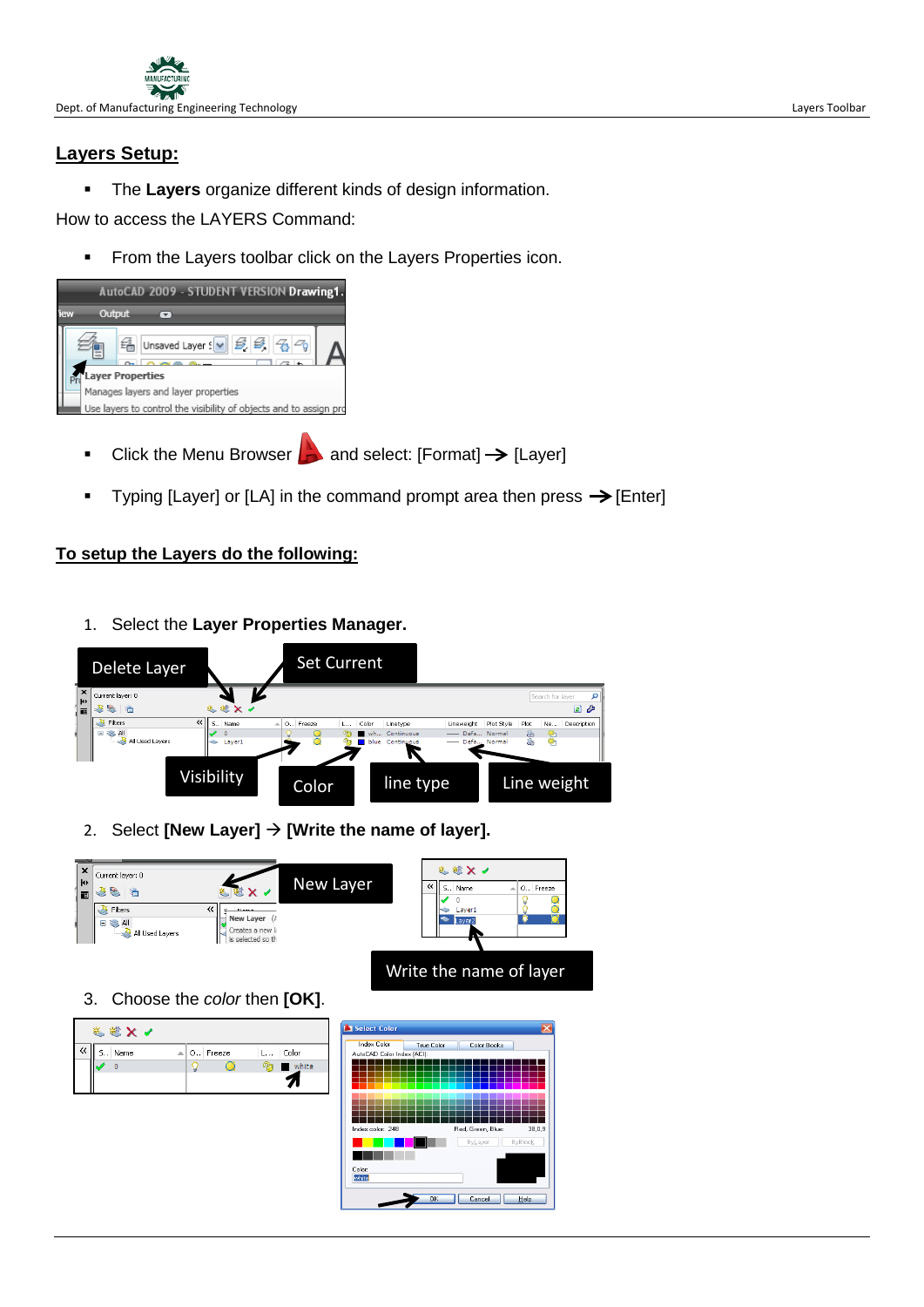

Dept. of Manufacturing Engineering Technology and the Company of Cases of Cases and Cayers Toolbar Layers Toolbar

4. Pick *line type.*



| acadiso.lin<br>File<br>Available Linetypes<br>Linetype<br>Description<br>Eenceline.circle00000<br>FENCELINE1<br>FENCELINE2<br>Fenceline square ----[1----[1----[1----[1----[1---<br>GAS LINE<br>Gas line ----GAS----GAS----GAS----GAS----GAS----GA<br><b>HIDDEN</b><br>Hidden<br>HIDDEN2<br>Hidden (.5x)<br>$\equiv$<br>HIDI Displays the linetypes available to load. To select or clear all of the<br>HOT linetypes on the list, right-click and choose Select All or Clear All.<br>IJIS (<br>JIS (7 Press F1 for more help<br>v<br>JIS dz <del>. c</del> z<br><b>DIVIDENUE ZU</b><br>$\left\langle \right\rangle$<br>Ш | Load or Reload Linetypes |  |  |  |  |  |  |
|---------------------------------------------------------------------------------------------------------------------------------------------------------------------------------------------------------------------------------------------------------------------------------------------------------------------------------------------------------------------------------------------------------------------------------------------------------------------------------------------------------------------------------------------------------------------------------------------------------------------------|--------------------------|--|--|--|--|--|--|
|                                                                                                                                                                                                                                                                                                                                                                                                                                                                                                                                                                                                                           |                          |  |  |  |  |  |  |
|                                                                                                                                                                                                                                                                                                                                                                                                                                                                                                                                                                                                                           |                          |  |  |  |  |  |  |
|                                                                                                                                                                                                                                                                                                                                                                                                                                                                                                                                                                                                                           |                          |  |  |  |  |  |  |
|                                                                                                                                                                                                                                                                                                                                                                                                                                                                                                                                                                                                                           |                          |  |  |  |  |  |  |
|                                                                                                                                                                                                                                                                                                                                                                                                                                                                                                                                                                                                                           |                          |  |  |  |  |  |  |
|                                                                                                                                                                                                                                                                                                                                                                                                                                                                                                                                                                                                                           |                          |  |  |  |  |  |  |
|                                                                                                                                                                                                                                                                                                                                                                                                                                                                                                                                                                                                                           |                          |  |  |  |  |  |  |
| OK<br>Cancel<br>Help                                                                                                                                                                                                                                                                                                                                                                                                                                                                                                                                                                                                      |                          |  |  |  |  |  |  |

5. Pick line weight.

| 选送× √      |   |            |   |            |            |            |
|------------|---|------------|---|------------|------------|------------|
| S.,   Name | ᆀ | O., Freeze | L | Color      | Linetype   | Lineweight |
|            |   |            |   | na ■ white | Continuous | Default    |
|            |   |            |   |            |            | т          |
|            |   |            |   |            |            |            |

| Lineweight                                                                                                                                                                             |                                                                 |
|----------------------------------------------------------------------------------------------------------------------------------------------------------------------------------------|-----------------------------------------------------------------|
| Lineweights:<br>$0.20 \text{ mm}$<br>$0.25$ mm<br>$0.30$ mm<br>$0.35$ mm<br>$0.40$ mm                                                                                                  | ۸<br>Click on the Close button to accept the settings and exit. |
| $0.50$ mm<br>$0.53 \text{ mm}$<br>$0.60$ mm<br>⊨<br>$0.70$ mm<br>0.80 Displays the available lineweight<br>0.90 consist of fixed values that are r<br>Select a lineweight to apply it. | Ξ<br>×<br>Current layer<br>k۱<br><b>Section</b><br>画            |
| ? Press F1 for more help<br>Original:<br>Default<br>$0.60$ mm<br>New:<br>OK<br>Cancel<br><b>Help</b>                                                                                   | æ.<br>Filters                                                   |